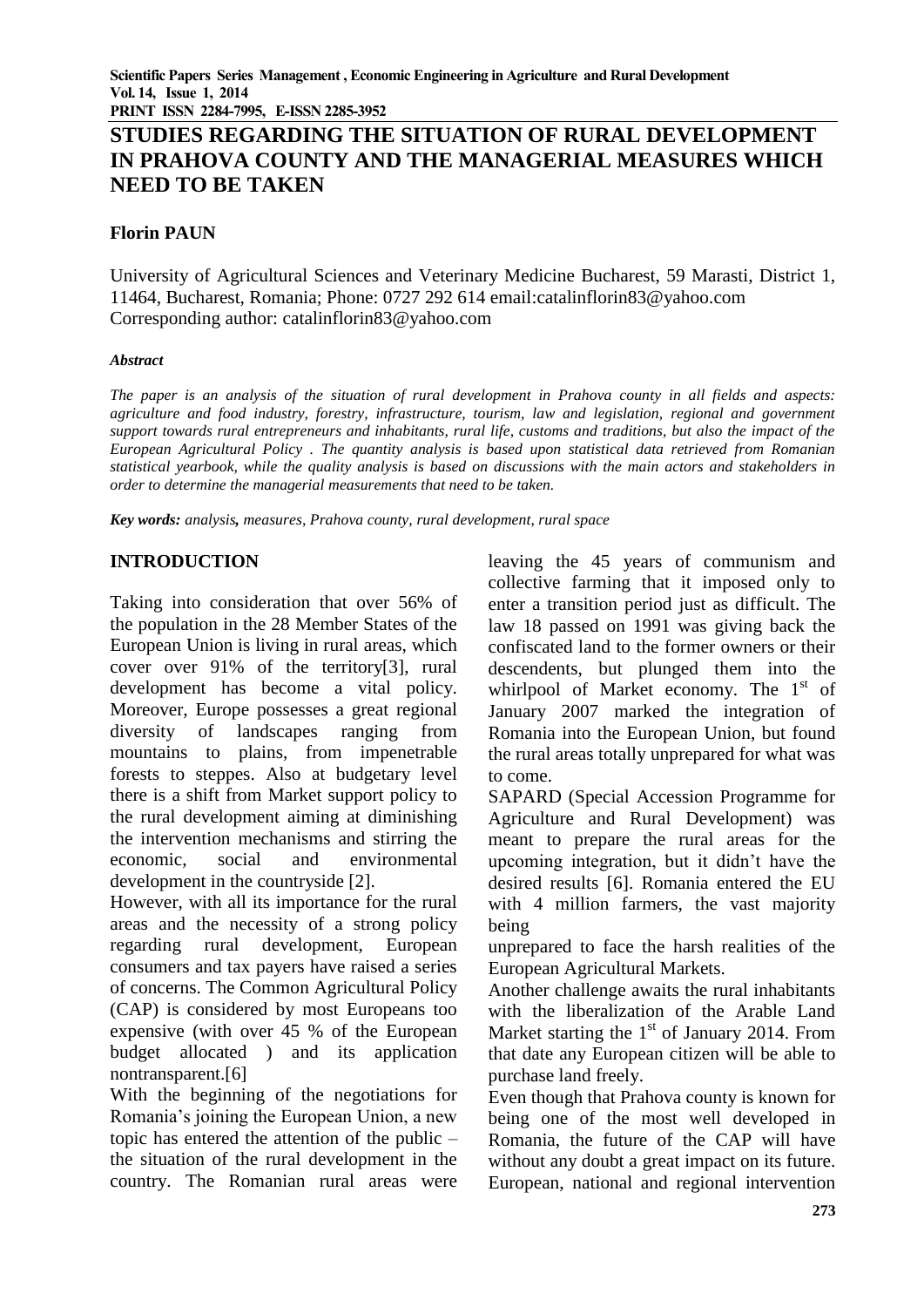**Scientific Papers Series Management, Economic Engineering in Agriculture and Rural Development Vol. 14, Issue 1, 2014**

**PRINT ISSN 2284-7995, E-ISSN 2285-3952** 

and support will be vital to strengthen the rural areas, to keep alive the local economy but also to preserve the traditions, customs but most of all the environment and wildlife[5].

This paper wants to be not only a simple presentation, but a work aiming at revealing the main challenges and drawbacks that the Prahova region faces and finding the best measures that need to be applied.

## **MATERIALS AND METHODS**

The data needed for the completion of this paper has been collected from the Romanian National Yearbook, but also from documents and reports issued by the regional authorities responsible for agriculture and rural development in Prahova county.

The analyzed period so far is 2006 – 2011. The data is being statistically processed and interpreted in order to establish the trend line and set the forecast for the years following the analyzed period.

In order to characterize the evolution of the rural space, mainly its agricultural side, several components have been presented and analyzed:

-allocation of agricultural real estate by category of usage

-the evolution of the surface cultivated with the main crops

-production of the main crops

-the evolution of the animal husbandry sector

In this paper, time series have been used regarding the evolution of the main components of the agricultural sector[1]. The interpretation of the statistical data in order to determine the dynamic of the analyzed components has been made using fixed based indicators, the reference year being 2006.

## **RESULTS AND DISCUSSIONS**

This section presents the evolution of the analyzed components in the period spanning between 2006 and 2011.

The table below shows main components of the agricultural real estate for the period between 2006–2011 and their evolution in time. As the table shows the main components are the arable land and forests.

| Table 1. The allocation of agricultural real estate by category |
|-----------------------------------------------------------------|
| of usage between 2006-2011 (Ha) [6].                            |

|                    | 2006    | 2007    | 2008    | 2009    | 2010    | 2011    |
|--------------------|---------|---------|---------|---------|---------|---------|
| Total<br>surface   | 471.587 | 471.587 | 471.587 | 471.587 | 471.587 | 471.587 |
| Cultivated<br>land | 275.244 | 275.020 | 274.678 | 274.525 | 272.834 | 272.499 |
| Arable<br>land     | 145.088 | 145.652 | 144.964 | 145.560 | 144.267 | 144.007 |
| Pastures           | 71.842  | 70.084  | 69.279  | 68.852  | 71.677  | 69.606  |
| Hayfield           | 36.877  | 38.921  | 40.127  | 40.754  | 38.641  | 40.658  |
| Vineyards          |         |         |         |         |         |         |
|                    | 8.829   | 8.559   | 8.572   | 8.422   | 8.134   | 8.100   |
| Orchards           | 12.608  | 11.804  | 11.736  | 10.947  | 10.115  | 10.128  |
| Forests            |         |         |         |         |         |         |
|                    | 150.436 | 150.249 | 150.314 | 150.468 | 151.332 | 150.846 |
| Wetland            | 9.061   | 8.789   | 8.624   | 8.427   | 8.167   | 8.388   |
| Other<br>surfaces  | 36.846  | 37.529  | 37.971  | 38.167  | 39.254  | 39.854  |

Taking into consideration these aspects the county has great potential in the production of cereal and oil crops, but also the development of the forestry sector. An important resource is represented also by the extensive surfaces covered by vineyards and orchards, but also the vast surfaces covered with pastures, suitable for the development of the animal husbandry sector.

During the analyzed period the components of the agricultural real estate have remained fairly constant from year to year, suffering very little variation. This fact is beneficial for the general development of the county showing that a balance in the both the agricultural sector and the real estate market has been achieved. Having this potential, the main stakeholders (such as farmers, entrepreneurs and people who dwell in the countryside) can focus on exploiting these resources to their maximum yield.



Fig 1. The repartition of agricultural real estate at the end of 2011

The chart above shows the repartition of the main components of the agricultural real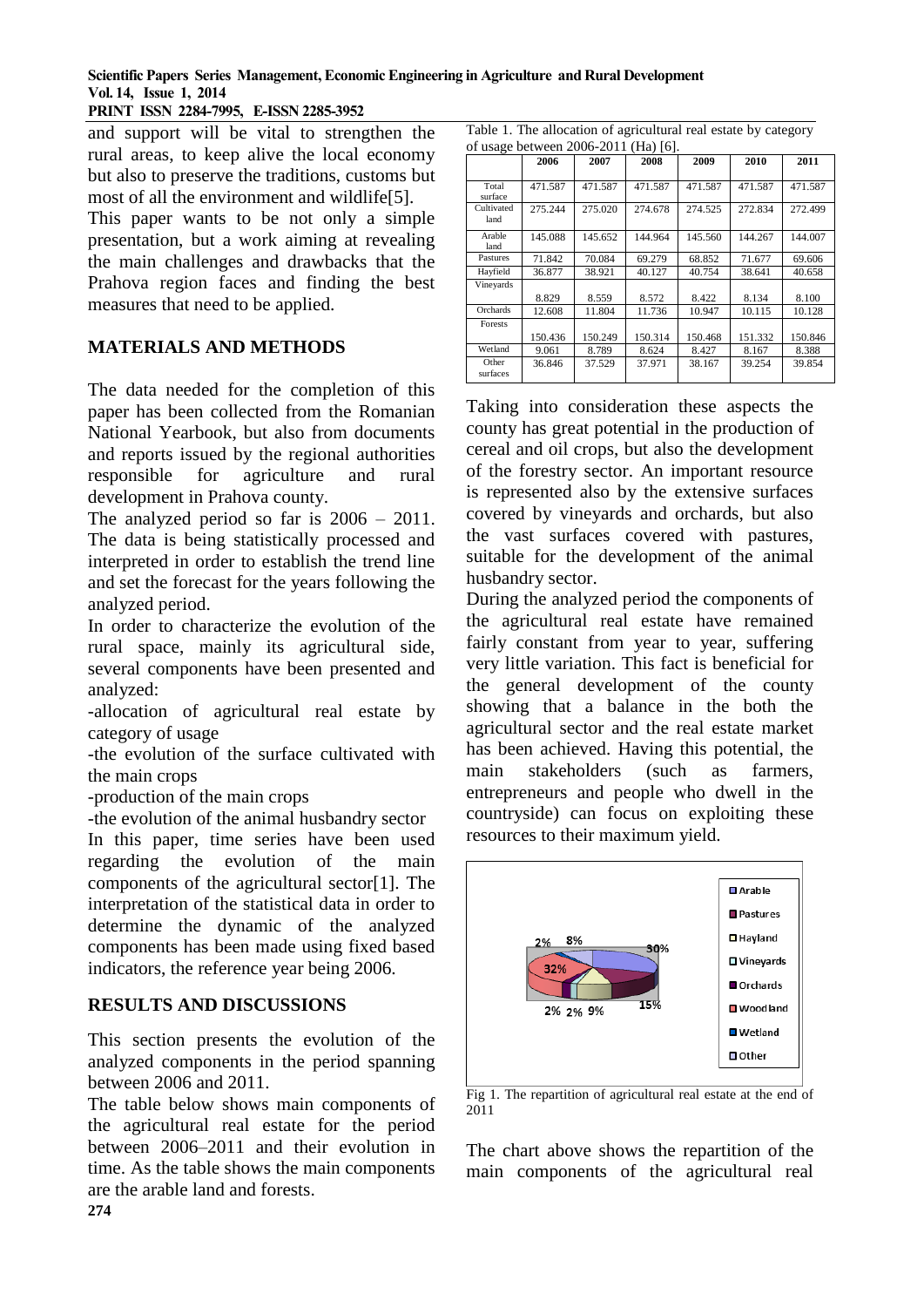#### **Scientific Papers Series Management , Economic Engineering in Agriculture and Rural Development Vol. 14, Issue 1, 2014**

**PRINT ISSN 2284-7995, E-ISSN 2285-3952** 

estate at the end 2011, highlighting the percentage allocated to each category.

|                         | 2006   | 2007   | 2008    | 2009    | 2010   | 2011    |
|-------------------------|--------|--------|---------|---------|--------|---------|
| Cereal crops<br>(total) | 96.195 | 98.263 | 100.778 | 103.257 | 97.688 | 100.224 |
| Wheat                   | 33.559 | 25.637 | 34.569  | 36.935  | 34.930 | 36.120  |
| Barley                  | 2.326  | 3.050  | 3.467   | 5.372   | 5.171  | 4.464   |
| Oat                     | 380    | 340    | 752     | 669     | 857    | 715     |
| Maize                   | 59.920 | 69.183 | 61.805  | 60.018  | 56.459 | 58.442  |
| Sunflower               | 10.748 | 7.762  | 8.202   | 9.153   | 10.688 | 13.703  |
| Rapeseed                | 1.676  | 4.697  | 5.054   | 5.918   | 6.355  | 5.706   |
| Sugar beat              | 353    | 14     |         |         |        |         |

Table 2. The main crops cultivated between 2006-2011 (Ha) [6]

Having 31% of its surface covered with arable land, the cereal and technical crops are predominant. The cereal crops have peaked during the years 2008, 2009 and 2011 which have been good in terms of precipitation enabling high yields. A drawback is the fact that the surfaces covered with sugar beats have diminished by 2521% from 2006 and 2007, being completely abandoned in the years coming after. However there has been a constant increase in the cultivation of sunflower and rapeseed which in the Romanian agriculture have become "cash crops" due to the steady demand and price.

The surfaces allocated to wheat and maize have remained constant during the whole period suffering small variations from year to year.



Fig 2. The evolution of the surface cultivated with the main crops between 2006-2011

As the chart above shows, maize (58% of the total cereal crops) and wheat (36% of the total cereal crops) have shown little change during this period, the constant increase being in the cultivation of sunflower. Although the crop

has decreased in the year 2007 (which was characterized by a severe drought), it has increased overall in 2011 compared to 2006 by 27.4%.

Table 3. Productions of the main crops between 2006-2011  $(tone)$  [6]

| 0.1137101                  | 2006    | 2007    | 2008    | 2009    | 2010    | 2011    |
|----------------------------|---------|---------|---------|---------|---------|---------|
|                            |         |         |         |         |         |         |
| Cereal<br>crops<br>(total) | 278.186 | 141.910 | 294.547 | 357.200 | 347.030 | 402.240 |
| Wheat                      | 76.221  | 39.918  | 109.625 | 104.102 | 90.780  | 125.413 |
| Barley                     | 4.331   | 4.067   | 11.897  | 13.806  | 14.434  | 13.967  |
| Oat                        | 688     | 334     | 1.277   | 944     | 1.330   | 1.233   |
| Maize                      | 196.934 | 97.502  | 171.033 | 237.292 | 239.604 | 260.383 |
| Sunflower                  | 11.445  | 5.054   | 8.938   | 16.459  | 13.588  | 23.709  |
| Rapeseed                   | 2.553   | 4.171   | 8.400   | 8.063   | 12.725  | 11.081  |
| Sugar beat                 | 8.951   | 7       |         |         |         |         |

The total production of a crop in influenced by both the surface it covers but also by the agricultural techniques used by the farmers and weather conditions.

As mentioned previously the year 2007 had a massive drought which reduced production by more than 50% compared to the following years.

A year like this may affect the decision to increase/decrease the surface cultivated with a crop but foremost it affects the economic balance of the people involved in agriculture by reducing their income.

After 2007, the increase in production has been constant, not due to the extension of the surfaces occupied by these crops, but mostly due to the improving in the average yields obtained for each crop.

For example the production of sunflower has increased in 2011 compared with 2006 by 207%.



Fig 3. The evolution of production of the main cereal crops between 2006-2011 (tons)